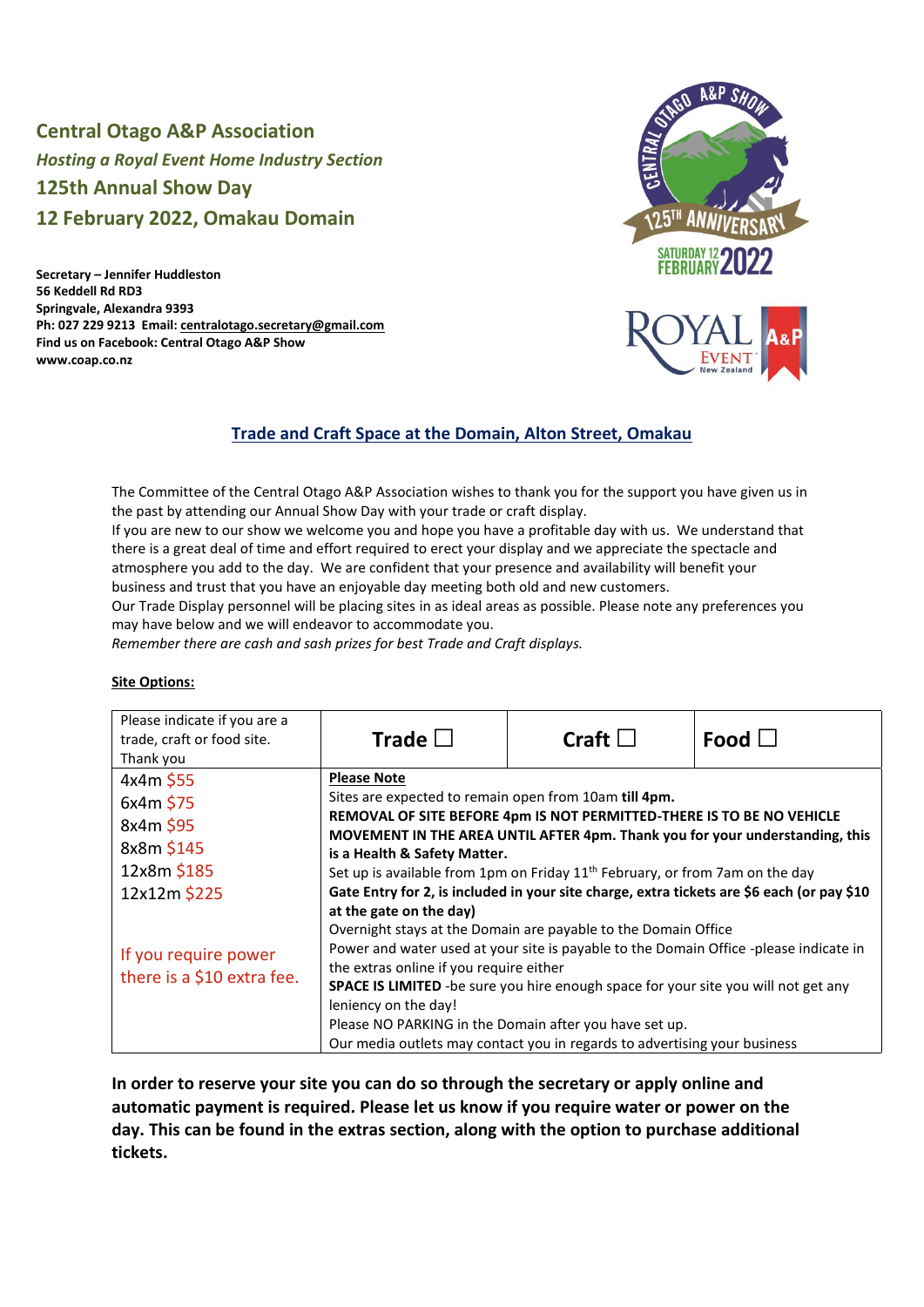### <https://showday.online/show/coap>

If you have any further questions or require assistance with online registration please contact the secretary.

## **COVID-19 NOTIFICATION**

The New Zealand government has announced the use of vaccine certificates in New Zealand will be mandated at large events. This will help ensure that the 2022 Central Otago A & P Show can run as planned.

Due to the Covid-19 Protection Framework, to attend the 2022 Central Otago A & P Show in any capacity you are required to be fully vaccinated, and your vaccine certificate will be scanned prior to you entering the show grounds.

This includes any person attending the show grounds, including but not limited to, guests, staff, exhibitors, entertainers, volunteers, competitors and contractors on site during delivery days.

We are following the guidelines as set out by the Ministry of Health, for more information follow this link[: https://covid19.govt.nz/.../COVID-19-Protection-Framework...](https://covid19.govt.nz/assets/COVID-19-Protection-Framework/COVID-19-Protection-Framework-22-October-2021.pdf?fbclid=IwAR22kd16hc_OGuEtY73I20T6pbxcAC_z337Sxc-02jrzwci6qCyNPmxoxjM)

Planning is well underway for the 2022 Central Otago A&P Show and we are excited about producing another quality event. We can't wait to see you all there!



If you require a tent hire please contact **Brett Hoyle at Party Plus Invercargill** -we hire our marquee through them and they will do set up the day before for you. 03 218 2665 [brett@partyplus.co.nz](mailto:brett@partyplus.co.nz)



The Central Otago A&P Association recognizes their responsibilities to maintain, safety and wellbeing of everyone involved in their activities, attending their competitions, and who uses their Showgrounds and facilitates. They are committed to the management of hazards and risks and ensuring positive safety outcomes for all. For any enquiries please ring the emergency contact below.

Emergency Contact Numbers:

- Laura Lake (Health and safety committee member) 027 269 8057
- Jennifer Huddleston (COAP Secretary) 027 229 9213

**Muster Point** is located in the Show Jumping ring.

Fire extinguishers are located:

- Secretary announcer trailer
- Beckers Marquee

First Aid kits are located: